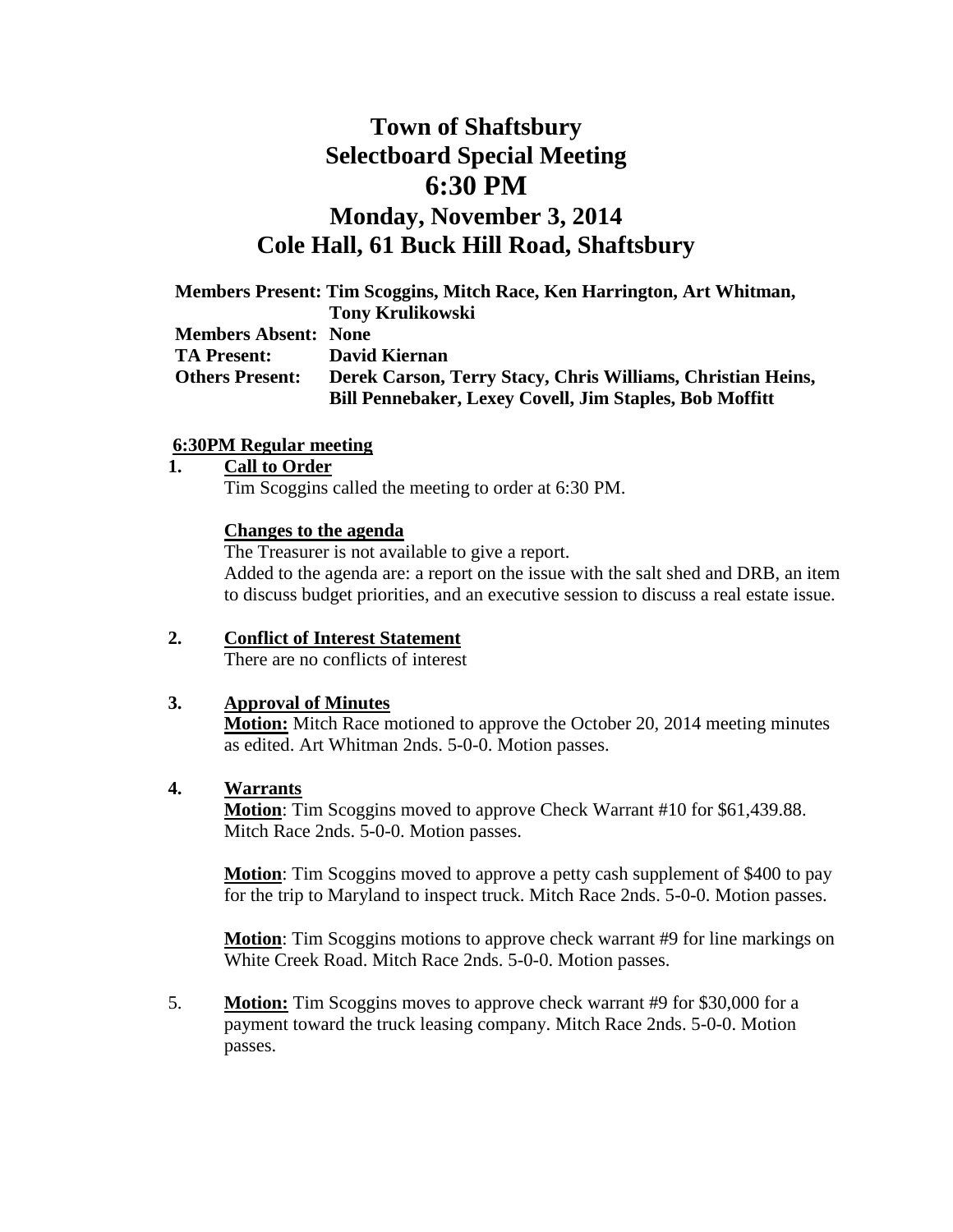#### **6. Announcements**

There will be a Tree Lighting Ceremony on Sunday, December 7 at 4 pm at Cole Hall. Refreshments will be served by the Norshaft Lions.

### **7. Public Comments**

None.

### **8. Solid Waste Implementation Plan (SWIP)**

There was a meeting in Bennington in which a consultant advised on whether to form a district versus an alliance.

The towns are moving toward an alliance.

There would be a Board of Directors, in which there would be one member from each town.

The Plan will be in place by next July. The group is looking to hire a contracting company to manage. Education programs in the school are part of Act requirement.

By next meeting someone should be nominated to be represent the town at the Alliance meetings. Mitch Race will represent the town and Tony Krulikowski will be the alternate.

The Alliance is to meet quarterly after it is up and running in July.

#### **9. Lease of Town Property on Buck Hill Road opposite Cole Hall**

There is a piece of property across from Town Hall that the Town owns and leases to McCarthy for \$300 a year to use for parking for the apartments on the adjoining property. The lease expires January 2015 and the adjoining property is currently for sale.

This is a small piece of property that had a Blacksmith Shop on it.

Should the property be leased again or sold?

David Kiernan will discuss with Town Attorney Rob Woolmington and get the property assessed by next meeting.

### **10. Administrator's Report**

A letter was received from FEMA regarding the Flood Plain Map. On November  $10<sup>th</sup>$ , 90-day appeal process will begin. The plan is based on the 2010–2011 maps.

There will be information on the website on how to appeal.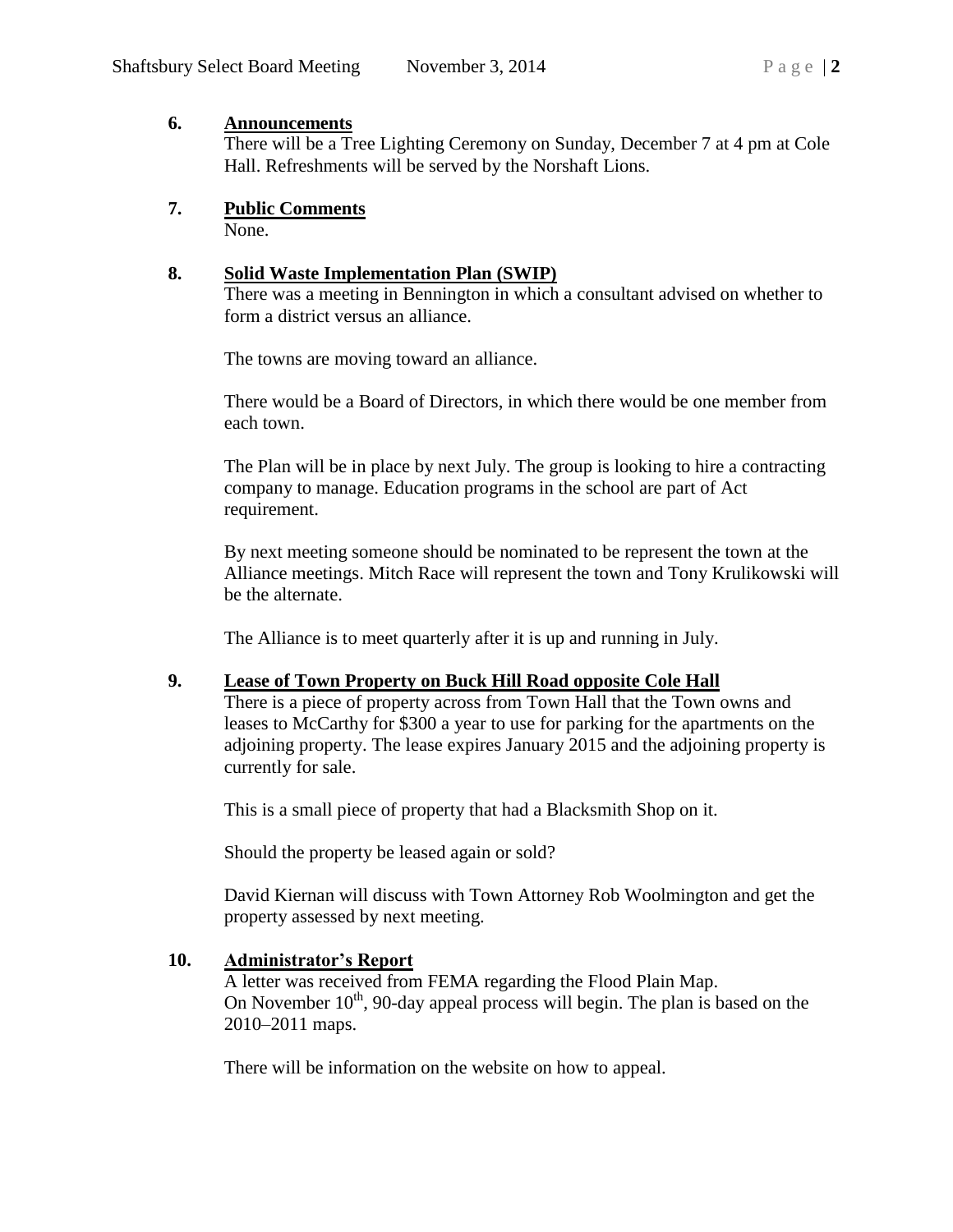#### **a. Budget Update**

There will be a budget meeting on November 17th. The Selectboard will receive the budget for healthcare by the end of the week. Prices will be 7–8% higher.

Start time of meeting will be 6:00 pm.

Department heads will be asked to come to the December  $1<sup>st</sup>$  meeting.

#### **7:00PM Public Hearing on Zoning Bylaw Changes**

The Select Board voted at the last meeting on language for zoning bylaws.

#### **a) Shaftsbury Hollow FR Boundary**

Tim Scoggins put the map given by Jim Henderson to screen to show areas on Shaftsbury Hollow and Granger Hollow Roads and where the changes would occur.

Tim Scoggins read the proposed zoning bylaw which asked if the voters approve a change to the zoning district map involving lands along the ends in Shaftsbury Hollow and Granger Hollow Roads? The lands in question are presently zoned as Forest and Recreation. The proposed change would change two areas from FR to RR-200 (Rural Residential with a lot size of 200 acres five acre minimum lot size) involves lands from the present RR-80 zoning boundary, running northerly up to the 1400 foot contour. No lands presently zoned RR-80 will be impacted.

Planning Commission Member Chris Williams explained that Christian Heins of Woodland Services (who was present at this meeting) represents a group of homeowners who felt the map change in 2000 was arbitrary. People in Shaftsbury Hollow live in the area year round with septic and heat and the roads are plowed.

Christian Heins submitted build-out analyses of one site in Shaftsbury Hollow and thirteen sites in Granger Hollow that are reasonable to upzone to RR-200 and open the land.

Heins claimed the land did not follow property lines and there was no justification where the dividing lines are.

This zoning bylaw change will be decided by voters in the March 3 election. There will be more informational meetings as the Election approaches. Chris Williams' notes will be on website.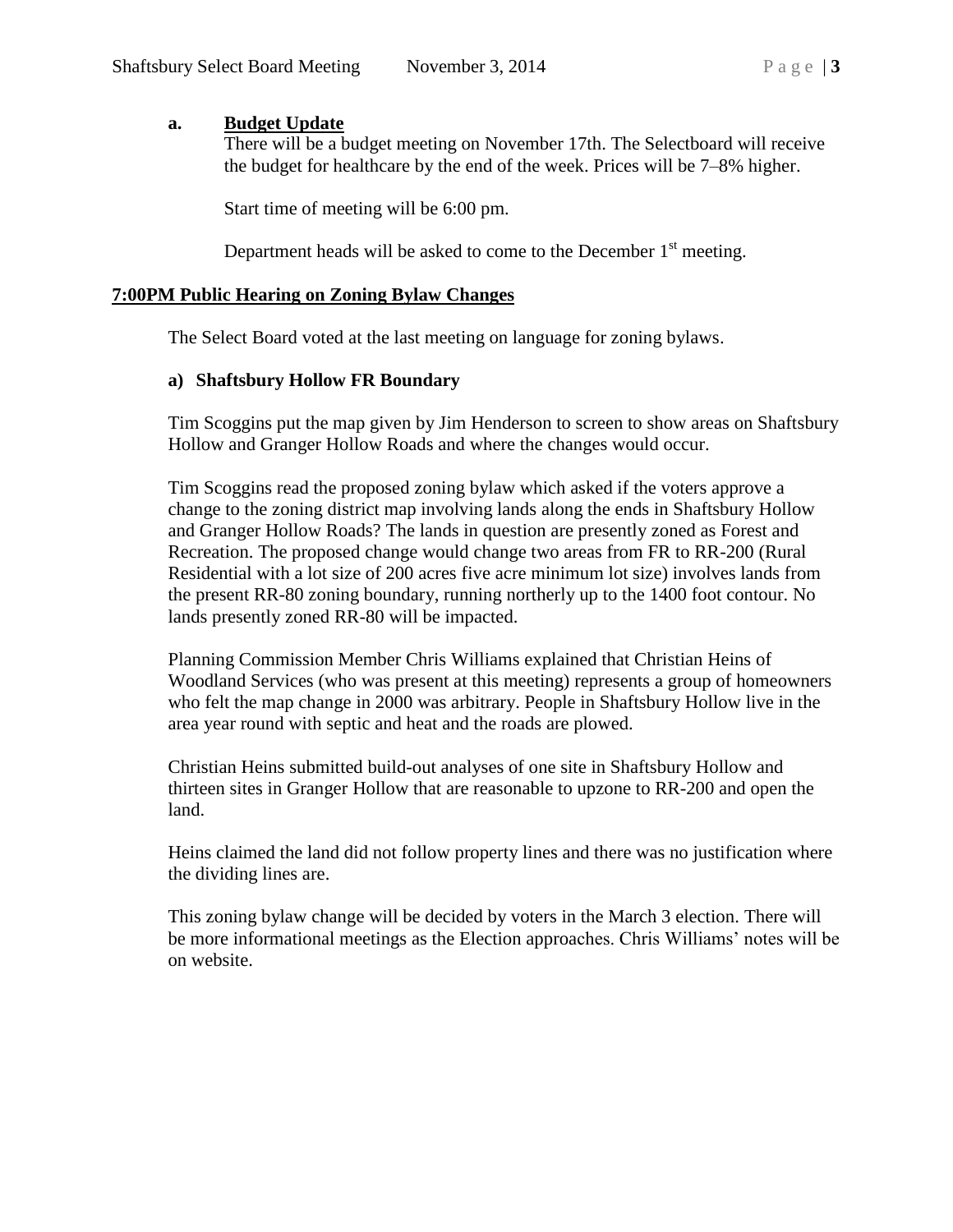#### **b) Home Occupations**

Should the voters approve a change to the Zoning Bylaws involving home occupations?

Christ Williams explained that this zoning bylaw outlines rules on how a home occupation is to be run in Shaftsbury with regard to number of employees, parking signage, etc.

#### **c) Multi-family Housing**

Tim Scoggins read proposed zoning bylaw change:

Chris Williams explained that a housing developer pointed out that multi-family dwellings are not allowed in Village Residential zone under the current zoning bylaws, but are allowed in Rural Residential zones. The Planning Commission and the Selectboard feel this is backwards.

This zoning bylaw will correct that.

No public comments.

#### **d) Subdivision Regulations**

Tim Scoggins read proposed zoning bylaw change:

Chris Williams explained that this provision increases incentives to developers to cluster development and preserve open spaces.

Bill Pennebaker explained that a section of the main bylaws was struck out. Chris Williams explained that it was moved so that public could read associated bylaws together.

The voters approve all zoning bylaw changes, so these will be on the ballot for March.

The public hearing is closed.

### **11. Road Foreman Update**

#### **a. Road Report**

Road Foreman Terry Stacy reported The Road Crew is grading every day to prep the roads for winter. Grader training continues.

Art Whitman asked if there is an agreement with Peckham/Dailey about Airport Road. Terry Stacy answered that there is no agreement

Tim Scoggins stated that the Selectboard received a petition that people were unhappy with the condition of Airport Road. There was no contact person on petition.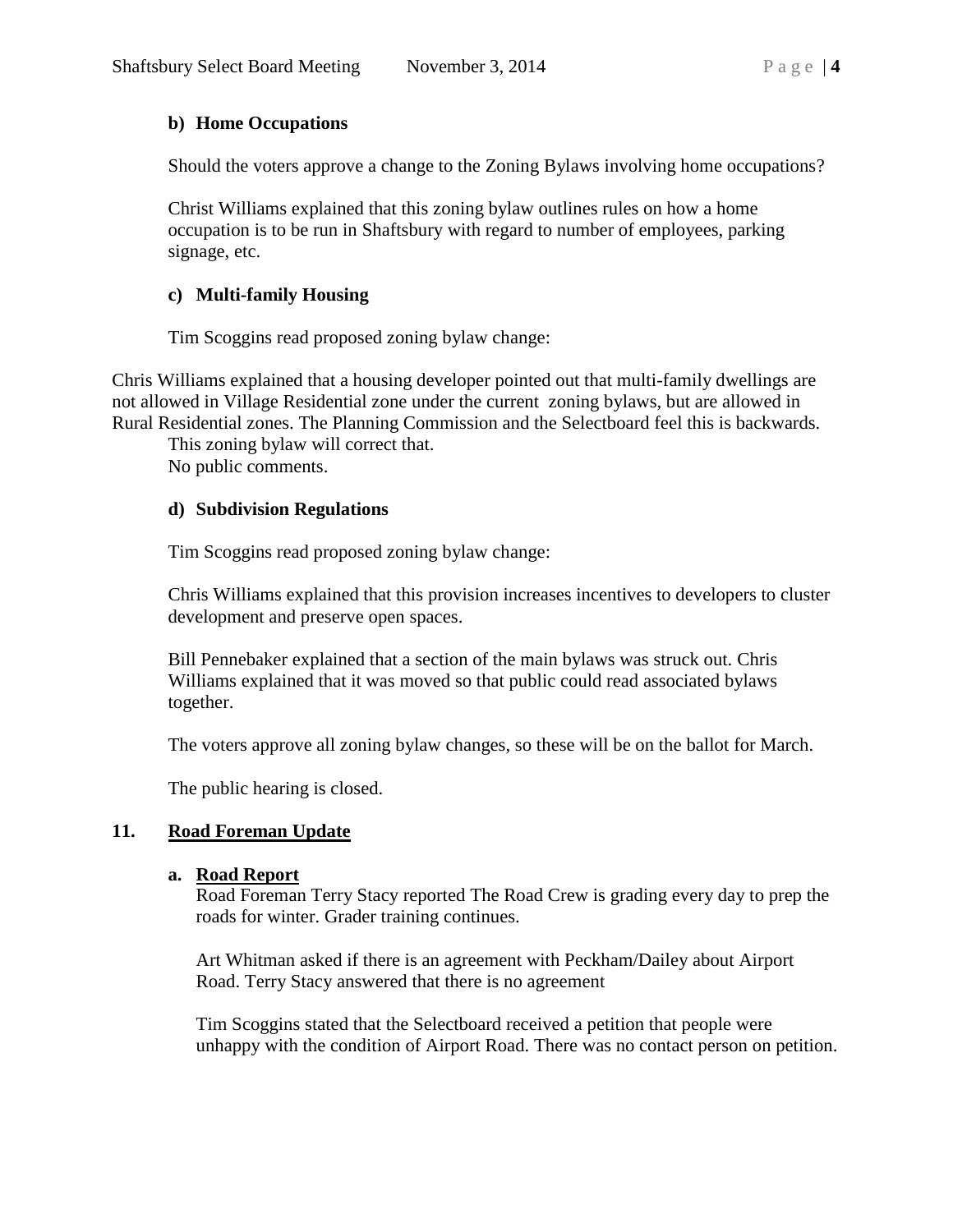The Selectboard will reopen issue with Peckham about paving. Peckham has put time into the road and been a good corporate neighbor.

#### **b. Tractor Report**

(Members from the road department went to Maryland to look at bucket loader for purchase as discussed in previous meetings.) Road Department mechanic recommends complete service, but vehicle is good to purchase.

**Motion:** Art Whitman moved to purchase military surplus bucket loader for \$500 plus \$1,000 in transportation fees. Tim Scoggins 2nds.

David Kiernan suggested to amend the transportation fees.

**Motion:** Art Whitman motioned to amend the main motion to change transportation fees from \$1,000 to \$1,500. Ken Harrington 2nds. 5-0-0. Motion passes.

Tim Scoggins asked if \$5,000 is available to bring the vehicle into working order.. Terry Stacy stated that there is \$3,000 in the general budget. Kiernan felt the money could be found in the Highway Dept. budget.

This piece of equipment will prevent the trucks from waiting up to 40 minutes to be loaded for salt

The Road Department plans to grade Rollin Road sometime this week.

### **c) Salt Shed Update**

Development Review Board (DRB) met this week to discuss the Town's application to expand the salt shed. The DRB stated that it cannot deny the town's application, but set conditions on it.

The existing salt shed is a nonconforming structure and the expansion will be too close to the property line.

Tim Scoggins requested that the Selectboard withdraw its application and find another way to bridge the gap.

**Motion**: Tim Scoggins moved to withdraw the application with the Development Review Board to expand the salt shed. Mitch Race 2nds. 4-1-0. Ken Harrington abstains. Motion carries.

(continuation of Town Administrator's Report, item # 9)

### **b. Website Purchasing Policy**

A section of the website will be started where all bids and proposals will be posted for a 21-day period for all active contractors in the area to bid. After the 21-day period, a contractor will be chosen.